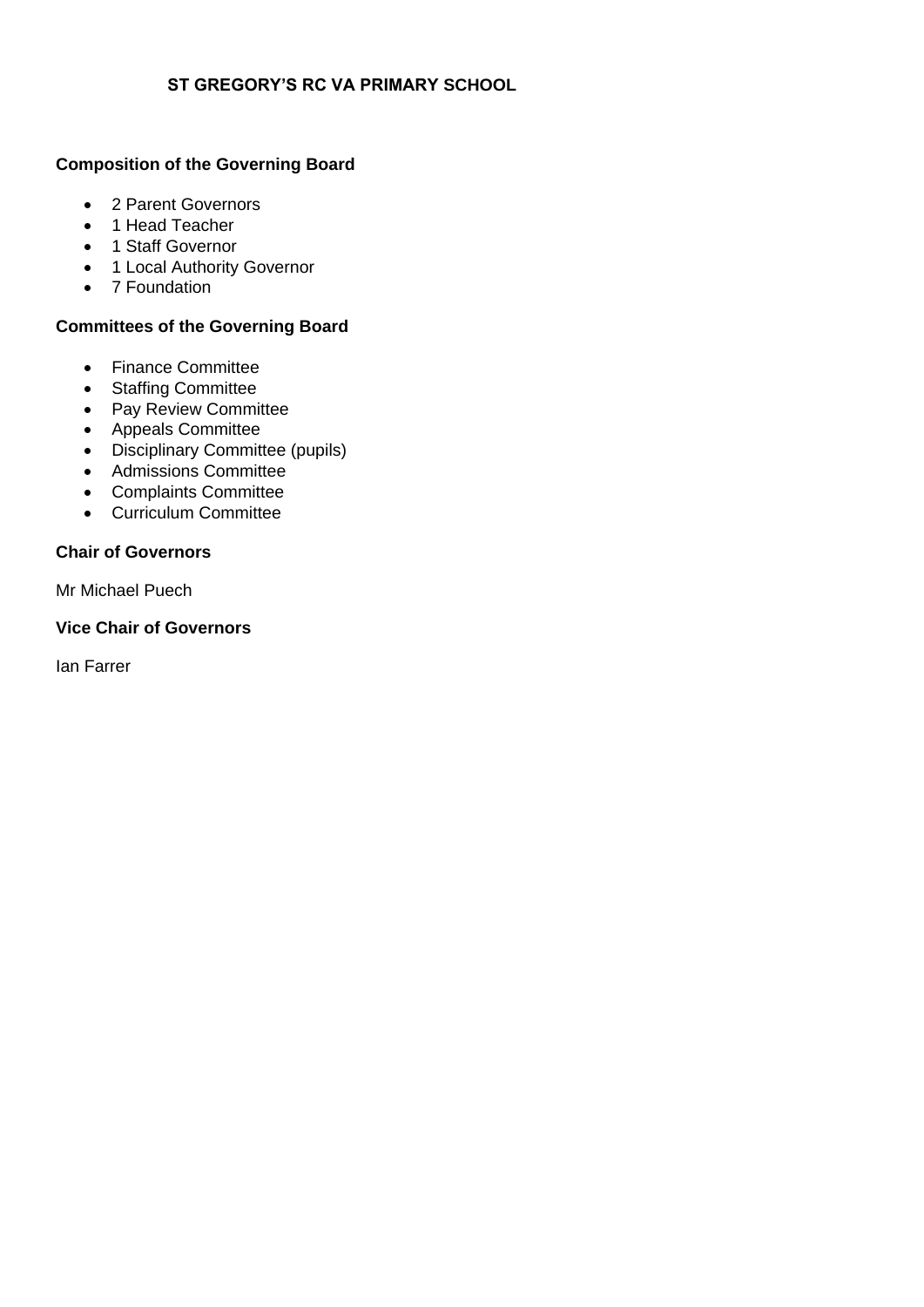| <b>Name</b>            | Category     | <b>Appointing Body</b>           | <b>Terms of Office</b>                                       | <b>Committees (if associate</b>                                                                                                                 | <b>Official</b>                      |
|------------------------|--------------|----------------------------------|--------------------------------------------------------------|-------------------------------------------------------------------------------------------------------------------------------------------------|--------------------------------------|
|                        |              |                                  |                                                              | member has voting rights)                                                                                                                       | responsibility                       |
| Mrs Emma Little        | Foundation   | Diocese Of Hexham &<br>Newcastle | $25 - 4 - 2018 - 24 - 4 - 2022$                              | <b>Finance Committee</b><br>Disciplinary Committee (pupils)<br><b>Admissions Committee</b><br><b>Complaints Committee</b>                       |                                      |
| Nadia McSheffrey       | Foundation   | Diocese Of Hexham &<br>Newcastle | 25-11-2020 - 24-11-2024                                      |                                                                                                                                                 |                                      |
| Mr Paul Scott          | Foundation   | Diocese Of Hexham &<br>Newcastle | $08-01-2019-07-01-2023$                                      | <b>Finance Committee</b><br>Pay Review Committee<br><b>Admissions Committee</b>                                                                 |                                      |
| Mrs June Valente       | Foundation   | Diocese Of Hexham &<br>Newcastle | $07 - 09 - 2016 - 06 - 09 - 2020$<br>23-10-2020 - 22-10-2024 | <b>Staffing Committee</b><br>Pay Review Committee                                                                                               |                                      |
| Fr Michael Weymes      | Foundation   | Diocese Of Hexham &<br>Newcastle | 23-11-2020 - 22-11-2024                                      | Disciplinary Committee (pupils)<br><b>Complaints Committee</b>                                                                                  |                                      |
| <b>Andrew Peel</b>     | Foundation   | Diocese Of Hexham &<br>Newcastle |                                                              |                                                                                                                                                 |                                      |
| Mr Michael Puech       | Foundation   | Diocese Of Hexham &<br>Newcastle | 13-05-2019 - 12-05-2023                                      | <b>Finance Committee</b><br><b>Staffing Committee</b><br>Pay Review Committee<br><b>Admissions Committee</b><br>Disciplinary Committee (pupils) | Chair of the<br>Governing Board      |
| Alison Dunne           | Head Teacher | By Virtue of Position            | 01-09-2020                                                   | <b>Finance Committee</b><br><b>Staffing Committee</b><br>Pay Review Committee (advisory<br>only)<br><b>Admissions Committee</b>                 |                                      |
| <b>Cllr Mark Walsh</b> | LA           | Local Authority                  | 29-08-2017 - 28-08-2021                                      |                                                                                                                                                 |                                      |
| Mr Ian Farrar          | Parent       | Parents                          | 20-03-2019 - 19-03-2023                                      | <b>Finance Committee</b><br><b>Complaints Committee</b>                                                                                         | Vice Chair of the<br>Governing Board |
| Louise Hassan          | Parent       | Parents                          | 16-10-2020 - 15-10-2024                                      |                                                                                                                                                 |                                      |
| Samantha Blackwood     | Staff        | Staff                            | 23-10-2020 - 22-10-2024                                      | Staffing Committee (in attendance)<br><b>Admissions Committee</b>                                                                               |                                      |
| Mrs Kathleen Wilson    | Staff        | Staff                            | 21-09-2016 - 20-09-2020                                      |                                                                                                                                                 |                                      |
| Mrs W Horwood          | Foundation   | Diocese Of Hexham &<br>Newcastle | $07-09-2016-06-09-2020$                                      |                                                                                                                                                 |                                      |
|                        |              |                                  |                                                              | All Governors are members of the<br><b>Curriculum Committee</b>                                                                                 |                                      |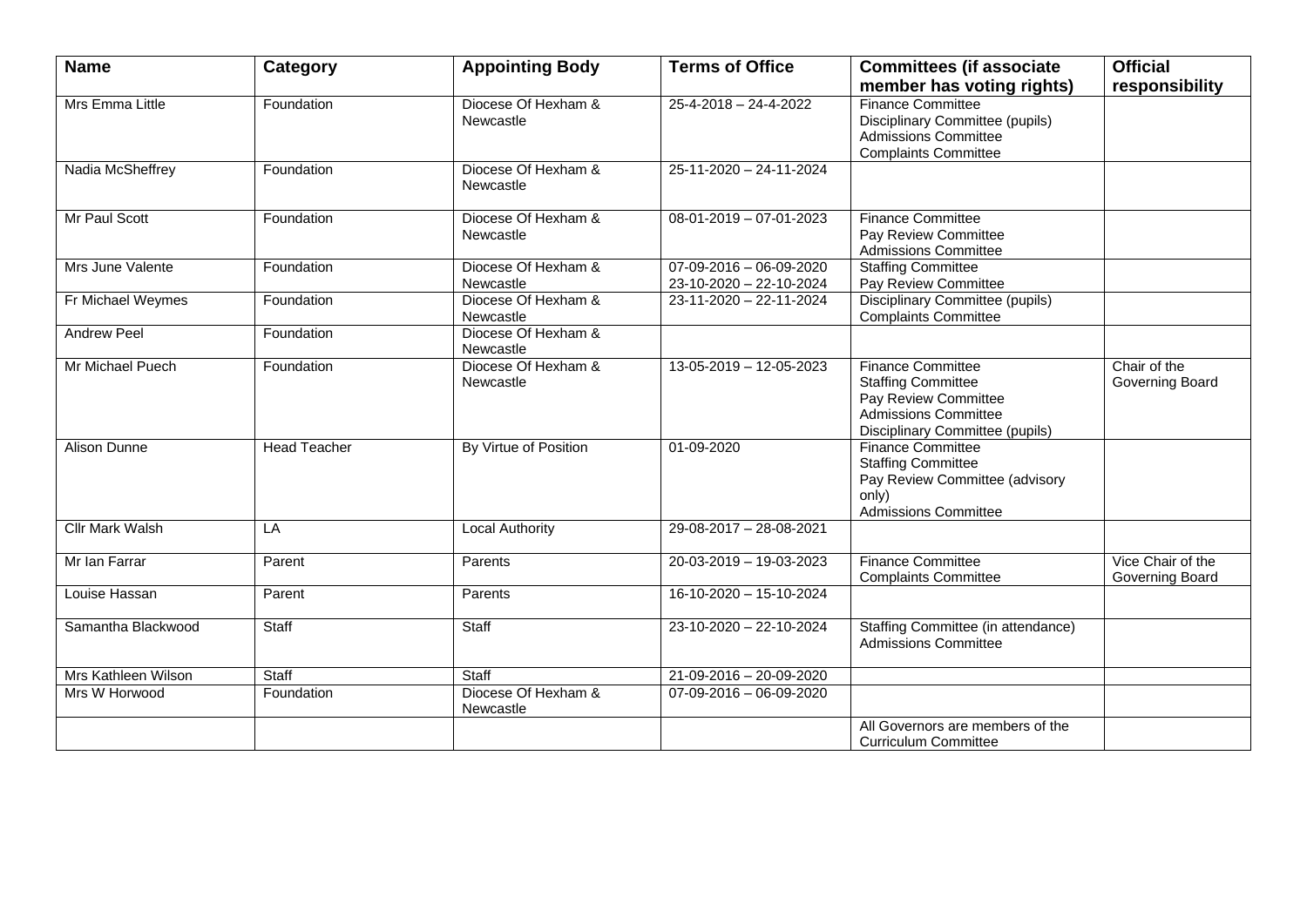

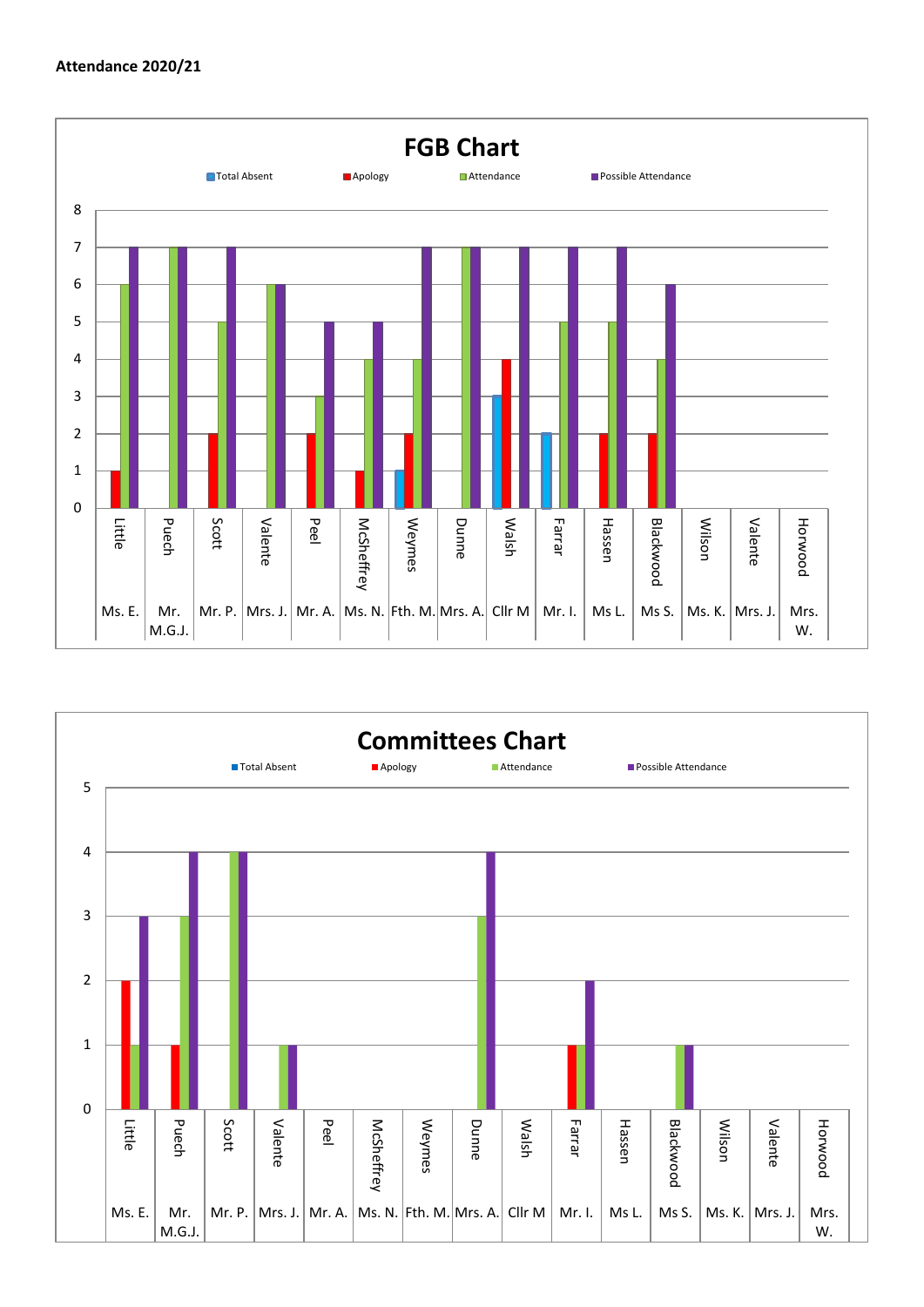